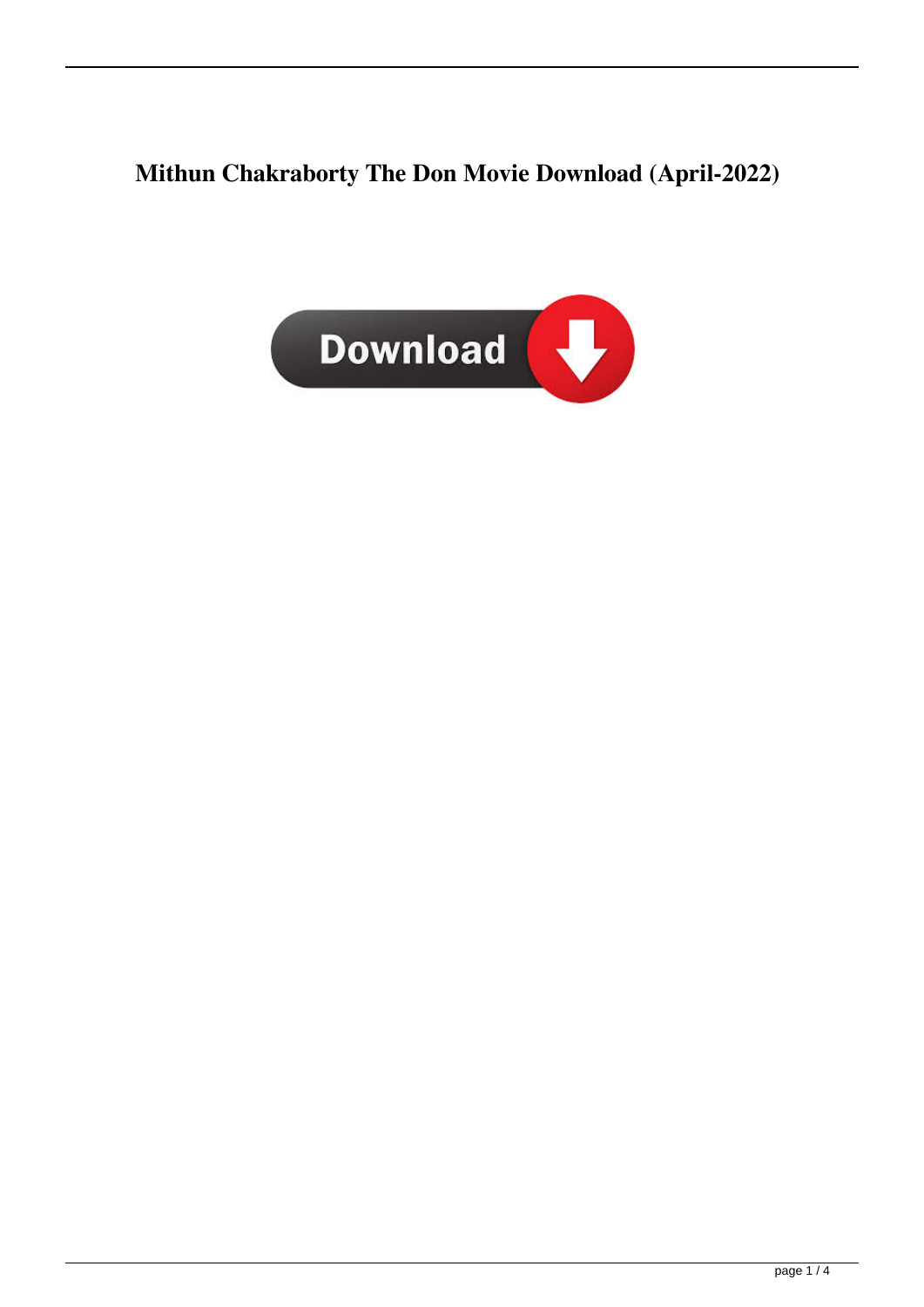Kamal Kishore, . Ali Khan, , , , Satish Shah and Rahul Dev. Plot Vikram (Mithun Chakraborty) is the leader of a gang of criminals and is very protective and loving towards his girlfriend and son. He lives in a beautiful house in a jungle overlooking the sea. One day, he makes a visit to the local police station and meets an Inspector named Meghna (Sonali Bendre) who is polite to him. One day, Vikram and his gang are on a routine crime spree in the city. As the police are busy chasing them all over the city, the gang members decide to spend the night at Vikram's house. After they leave, Vikram is in the kitchen when he hears his friend (Rahul Dev) in the bedroom. He opens the door and discovers that his friend is having an affair with his girlfriend. It becomes very clear that the gang members have no respect for women or for each other. Vikram, in a fit of rage, kills his friend in the presence of his girlfriend and then kills his girlfriend. The next day, the police catch up with the gang and arrest Vikram. However, he manages to escape from the police. He meets Inspector Meghna who introduces herself as his girlfriend and invites him to her wedding. He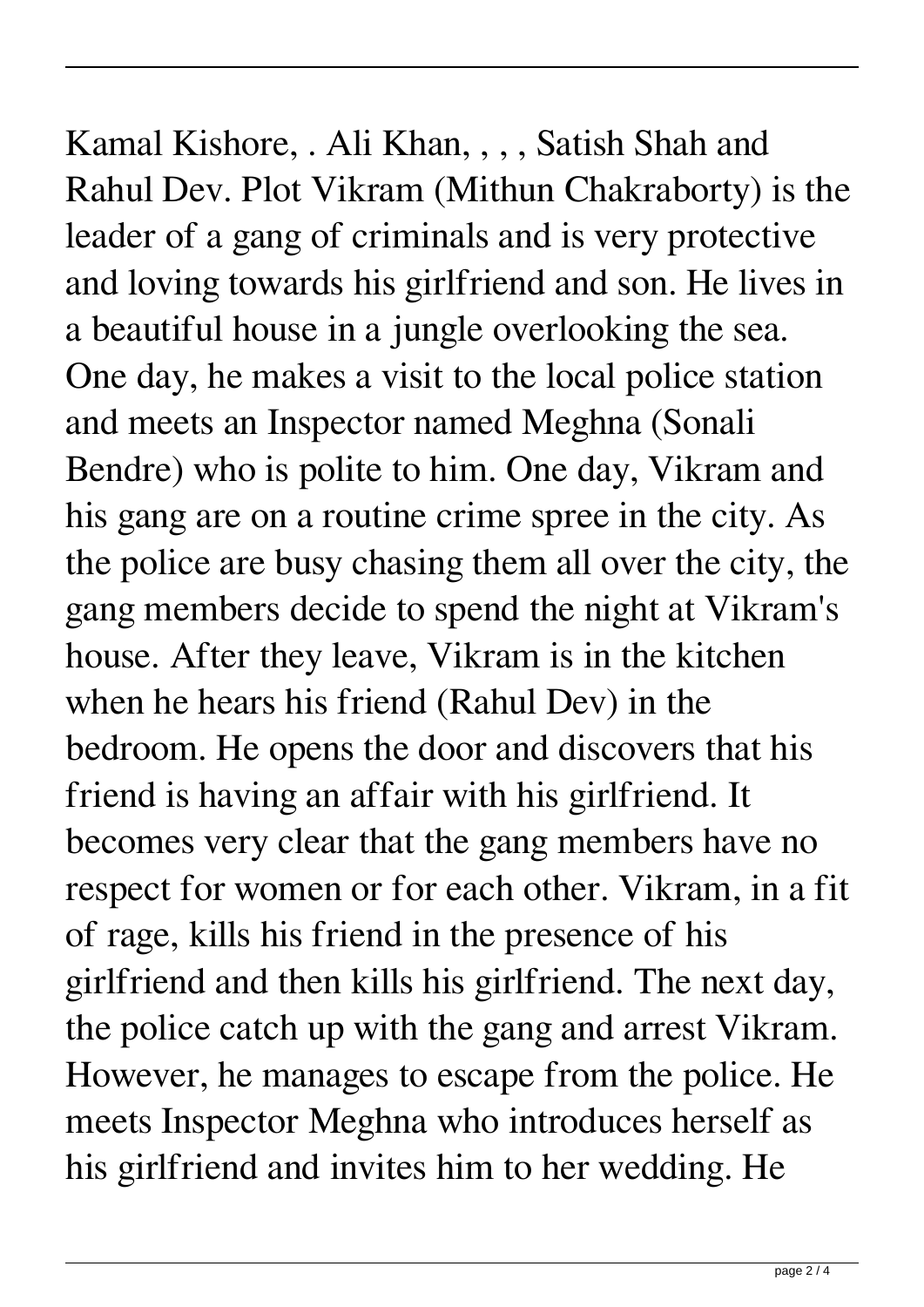leaves his son at the police station and arrives at the wedding to kill Meghna. He manages to kill Meghna but he is cornered by some policemen. He accidentally shoots and kills one of his own men. When he goes for his gun, the police shoot him dead. Cast Mithun Chakraborty as Vikram Sonali Bendre as Inspector Meghna Rahul Dev as Vikram's friend Kamal Kishore as SP Ali Khan as Traffic CID Satish Shah as Police Constable External links Category:1995 films Category:1990s Hindi-language films Category:Indian films Category:Mithun's Dream Factory Category:Films scored by Anu Malik Category:Indian action films Category:Indian vigilante films Category:Films shot in OotyQ: Tridion 2011 and DXA 1.1.0.47: Authentication Failed - User Is Not Registered I have just installed the DXA 1.1.0.47 Demo and configured it in a MOSS 2013 instance (for

. #DialogueDon#MithunChakraborty #DialogueMithunChakraborty #MithunDa . Seekha Hi Nahi.  $\delta \ddot{Y}$   $\pm$  #DialogueMithunchakraborty #MithunDa #Mithunchakraborty #Mithun